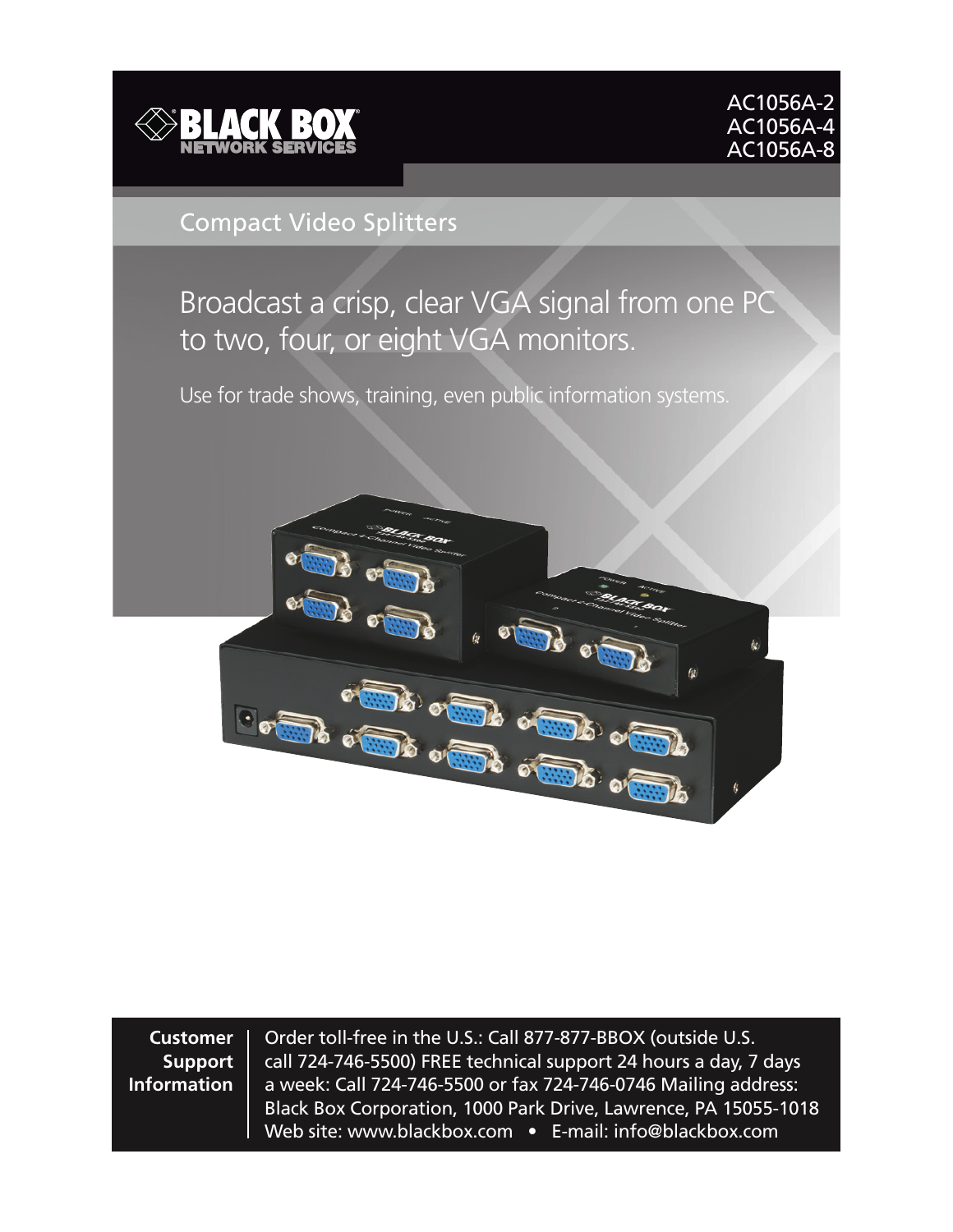## FEDERAL COMMUNICATIONS COMMISSION AND INDUSTRY CANADA RADIO FREQUENCY INTERFERENCE STATEMENTS

This equipment generates, uses, and can radiate radio-frequency energy, and if not installed and used properly, that is, in strict accordance with the manufacturer's instructions, may cause interference to radio communication. It has been tested and found to comply with the limits for a Class A computing device in accordance with the specifications in Subpart B of Part 15 of FCC rules, which are designed to provide reasonable protection against such interference when the equipment is operated in a commercial environment. Operation of this equipment in a residential area is likely to cause interference, in which case the user at his own expense will be required to take whatever measures may be necessary to correct the i nterference.

Changes or modifications not expressly approved by the party responsible for compliance could void the user's authority to operate the equipment.

*This digital apparatus does not exceed the Class A limits for radio noise emission from digital apparatus set out in the Radio Interference Regulation of Industry Canada.*

*Le présent appareil numérique n'émet pas de bruits radioélectriques dépassant*  les limites applicables aux appareils numériques de classe A prescrites dans le *Règlement sur le brouillage radioélectrique publié par Industrie Canada.*

## Normas Oficiales Mexicanas (NOM)Electrical Safety Statement INSTRUCCIONES DE SEGURIDAD

- 1. Todas las instrucciones de seguridad y operación deberán ser leídas antes de que el aparato eléctrico sea operado.
- 2. Las instrucciones de seguridad y operación deberán ser guardadas para referencia futura.
- 3. Todas las advertencias en el aparato eléctrico y en sus instrucciones de operación deben ser respetadas.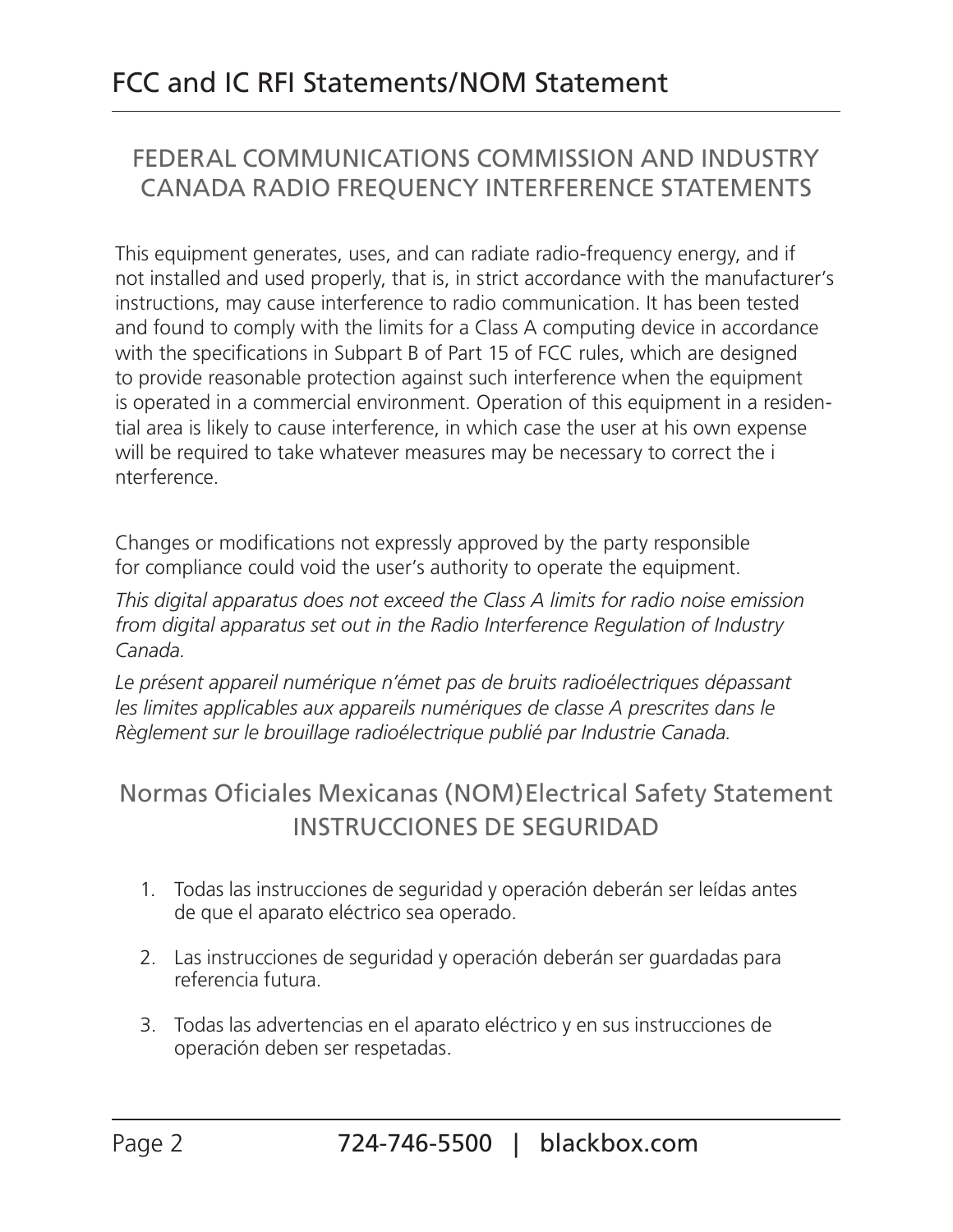- 4. Todas las instrucciones de operación y uso deben ser seguidas.
- 5. El aparato eléctrico no deberá ser usado cerca del agua—por ejemplo, cerca de la tina de baño, lavabo, sótano mojado o cerca de una alberca, etc.
- 6. El aparato eléctrico debe ser usado únicamente con carritos o pedestales que sean recomendados por el fabricante.
- 7. El aparato eléctrico debe ser montado a la pared o al techo sólo como sea recomendado por el fabricante.
- 8. Servicio—El usuario no debe intentar dar servicio al equipo eléctrico más allá a lo descrito en las instrucciones de operación. Todo otro servicio deberá ser referido a personal de servicio calificado.
- 9. El aparato eléctrico debe ser situado de tal manera que su posición no interfiera su uso. La colocación del aparato eléctrico sobre una cama, sofá, alfombra o superficie similar puede bloquea la ventilación, no se debe colocar en libreros o gabinetes que impidan el flujo de aire por los orificios de ventilación.
- 10. El equipo eléctrico deber ser situado fuera del alcance de fuentes de calor como radiadores, registros de calor, estufas u otros aparatos (incluyendo amplificadores) que producen calor.
- 11. El aparato eléctrico deberá ser connectado a una fuente de poder sólo del tipo descrito en el instructivo de operación, o como se indique en el aparato.
- 12. Precaución debe ser tomada de tal manera que la tierra fisica y la polarización del equipo no sea eliminada.
- 13. Los cables de la fuente de poder deben ser guiados de tal manera que no sean pisados ni pellizcados por objetos colocados sobre o contra ellos, poniendo particular atención a los contactos y receptáculos donde salen del aparato.
- 14. El equipo eléctrico debe ser limpiado únicamente de acuerdo a las recomendaciones del fabricante.
- 15. En caso de existir, una antena externa deberá ser localizada lejos de las lineas de energia.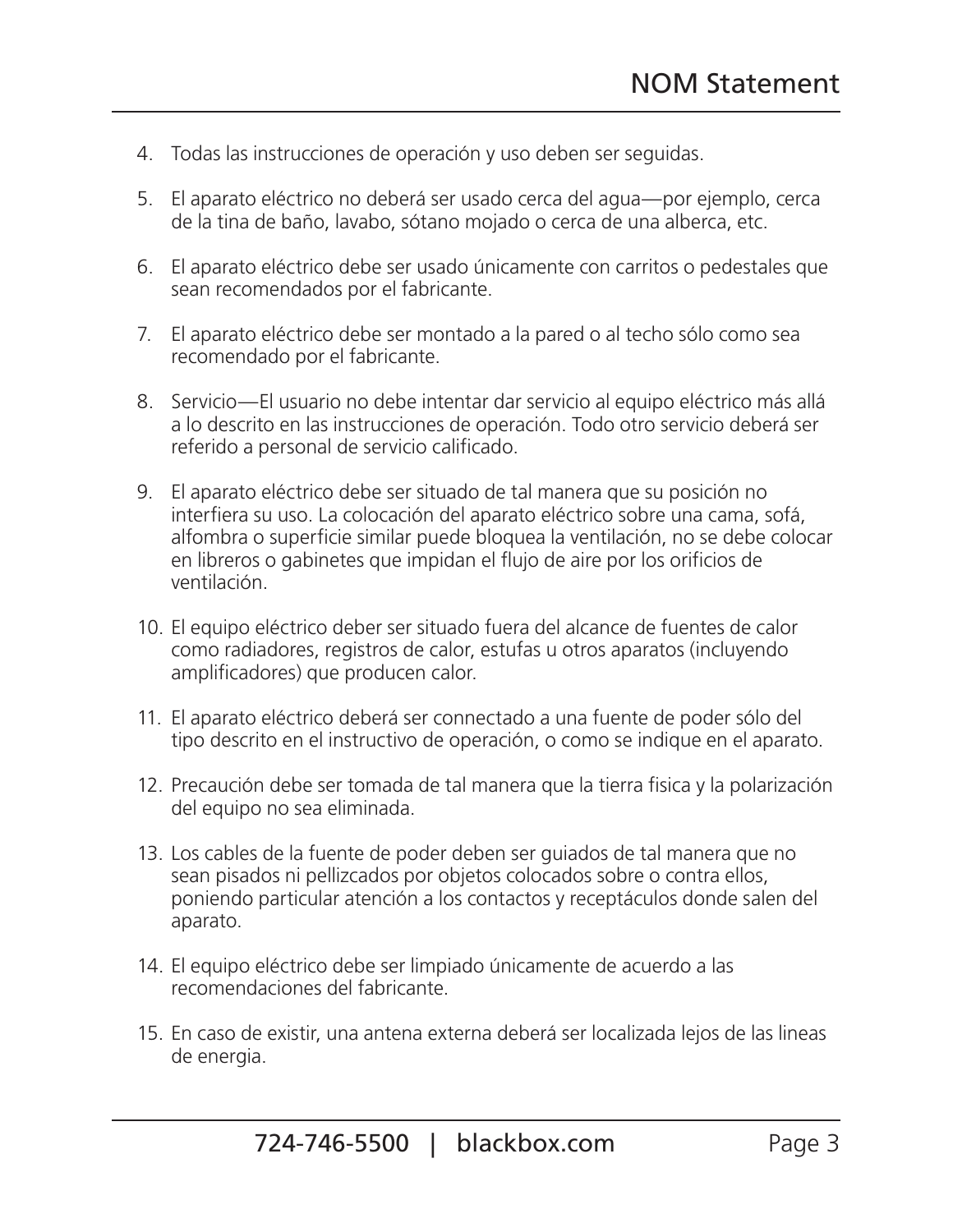- 16. El cable de corriente deberá ser desconectado del cuando el equipo no sea usado por un largo periodo de tiempo.
- 17. Cuidado debe ser tomado de tal manera que objectos liquidos no sean derramados sobre la cubierta u orificios de ventilación.
- 18. Servicio por personal calificado deberá ser provisto cuando:
	- A: El cable de poder o el contacto ha sido dañado; u
	- B: Objectos han caído o líquido ha sido derramado dentro del aparato; o
	- C: El aparato ha sido expuesto a la lluvia; o
	- D: El aparato parece no operar normalmente o muestra un cambio en su desempeño; o
	- E: El aparato ha sido tirado o su cubierta ha sido dañada.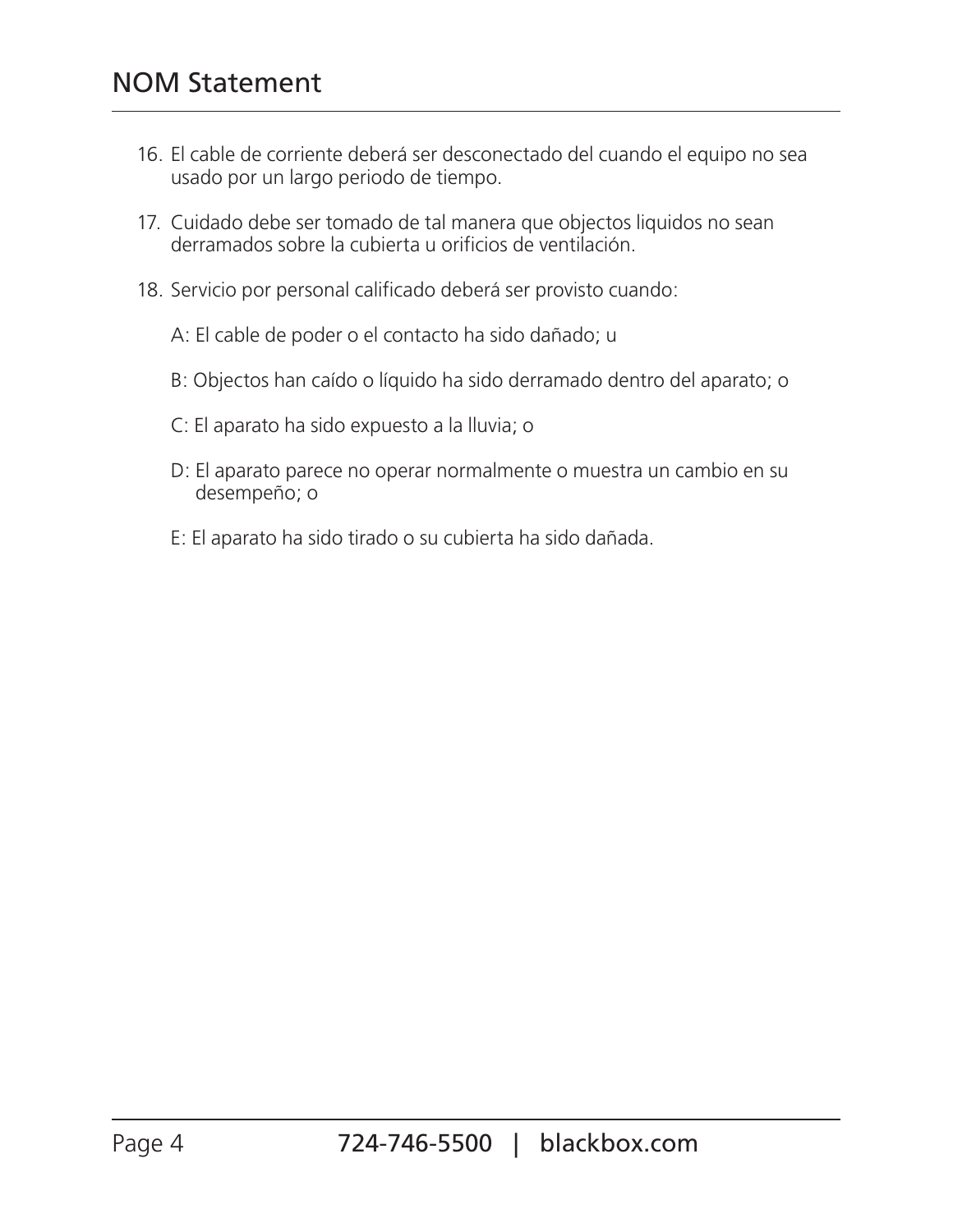## Trademarks Used in this Manual

Black Box and the Double Diamond logo are registered trademarks of BB Technologies, Inc.

Any other trademarks mentioned in this manual are acknowledged to be the property of the trademark owners.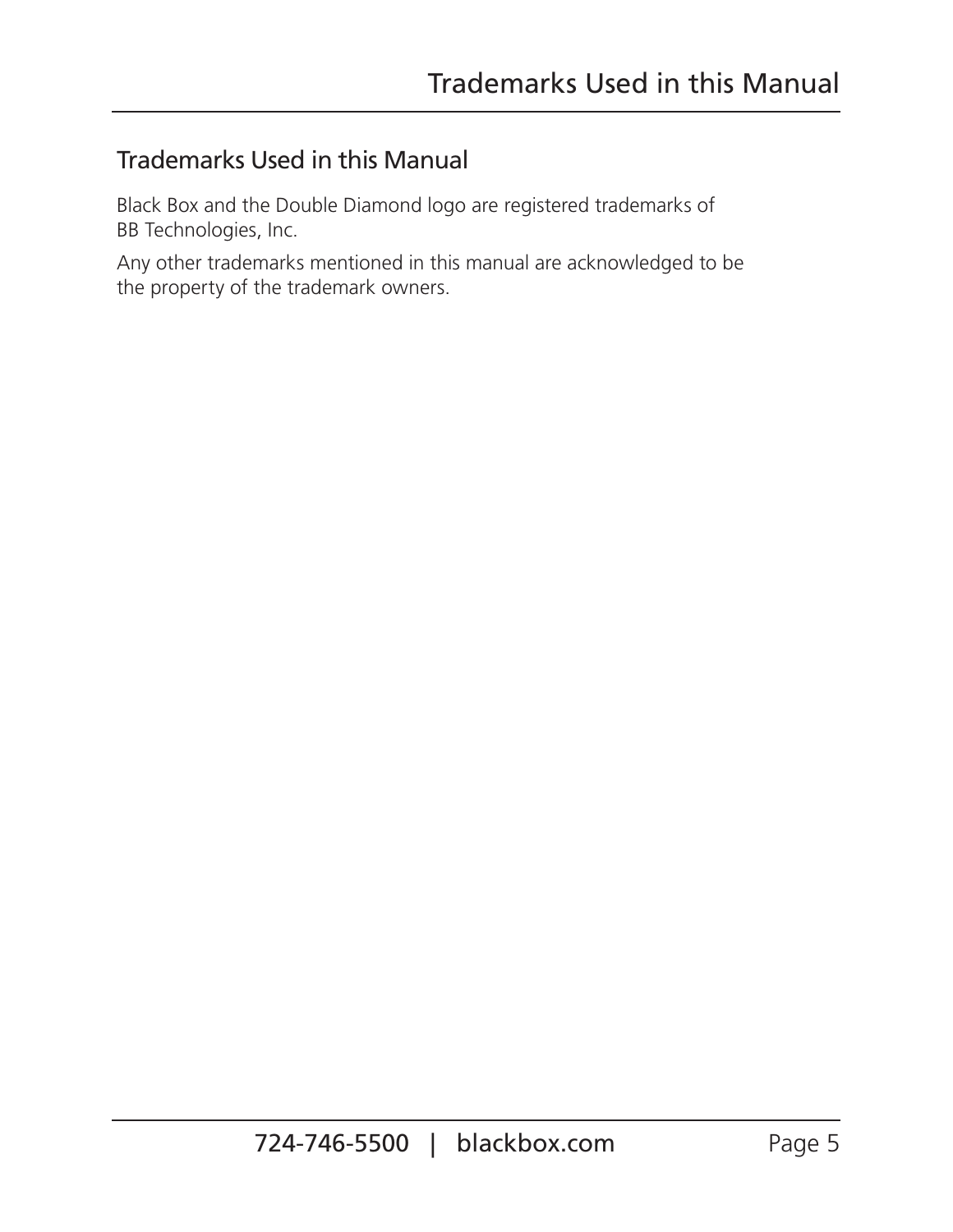## Table of Contents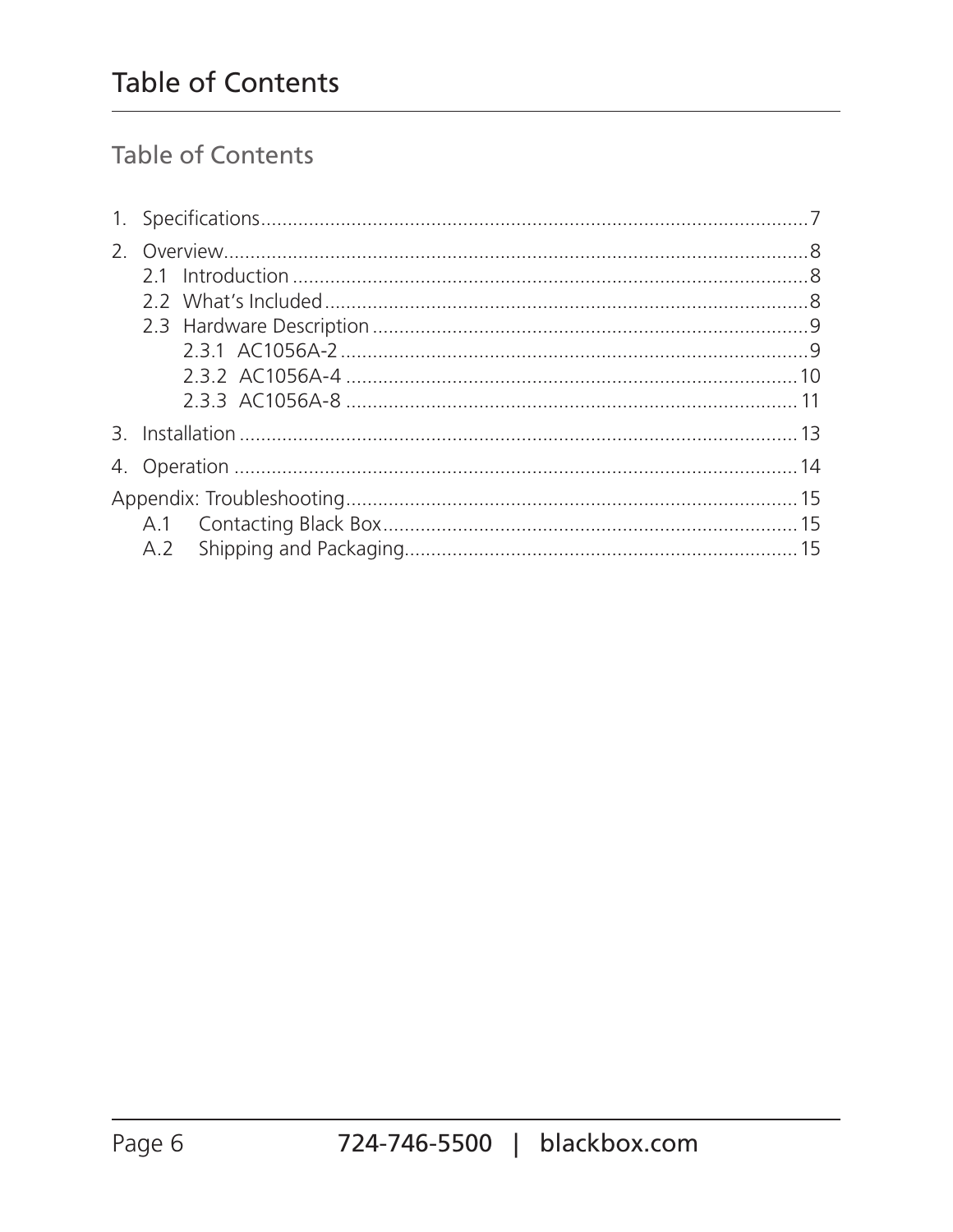- 1. Specifications
- Number of VGA Outputs AC1056A-2: (2);

 AC1056A-4: (4); AC1056A-8: (8)

- Signal Bandwidth AC1056A-2, AC1056A-4: 350 MHz; AC1056A-8: 300 MHz
- Signal Type VGA, SVGA, Multi-sync
- Cable Length AC1056A-2: (1) 5-ft. (1.5-m) input cable, (1) 10-ft. (3-m) output cable;

AC1056A-4: (1) 5-ft. (1.5-m) input cable, (3) 10-ft. (3-m) output cables;

AC1056A-8: (1) 5-ft. (1.5-m) input cable, (7) 10-ft. (3-m) output cables;

*NOTE: Or, you can use up to 210 feet (64 m) maximum cable length of user-supplied output cable.*

Connectors — AC1056A-2: Input: (1) HD15 female, Output: (2) HD15 female;

 AC1056A-4: Input: (1) HD15 female, Output: (4) HD15 female;

- AC1056A-8: Input: (1) HD15 female, Output: (8) HD15 female
- Indicators (2) LEDs: (1) Power, (1) Active
- Power Input: 100–240 VAC, 50/60 Hz autosensing inline power supply; Output: 5 VDC, 2A
- Size AC1056A-2: 0.9"H x 3.3"W x 2.7"D (2.3 x 8.4 x 6.9 cm); AC1056A-4: 1.6"H x 3.3"W x 2.7"D (4.1 x 8.4 x 6.9 cm); AC1056A-8: 1.7"H x 7.8"W x 3"D (10.7 x 19.8 x 7.6 cm)

Weight — AC1056A-2: 0.4 lb. (0.2 kg);

AC1056A-4: 0.6 lb. (0.3 kg);

AC1056A-8: 1.3 lb. (0.6 kg)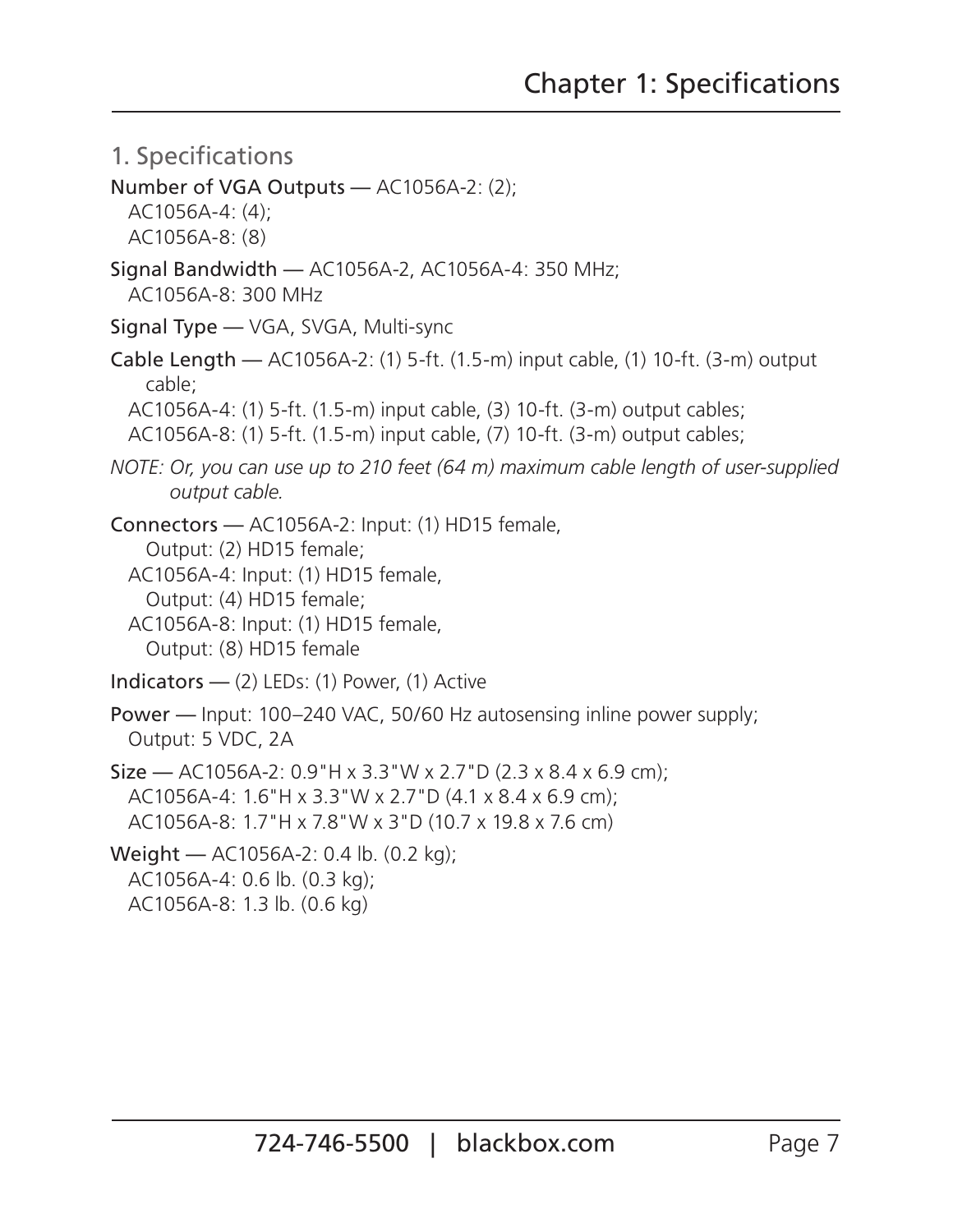#### 2. Overview

#### 2.1 Introduction

The Compact Video Splitter (2-, 4-, or 8-port) broadcasts and boosts one VGA signal source to 2, 4, or 8 VGA monitors. Use it for presentations, exhibits, demonstrations, trade shows, monitor testing, or business meetings.

There's no software or interface card to install. Simply connect the cables, power on the splitter, and you're ready to transmit one VGA image to multiple monitors with excellent quality. A high-bandwidth circuit enables a high-resolution, 350-MHz VGA signal to display on 2 or 4 monitors, or a 300-MHz signal to display on 8 monitors.

The maximum distance between the VGA input source and the output can be up to 210 feet (64 m). (For distances longer than 10 feet [3 m], you must supply the output cables.) The splitter works with VGA, SVGA, and multisync monitors to provide crisp, clear VGA images. Cascade splitters for more VGA outputs. (Call Tech Support for details.) If the VGA input is lost, the splitter automatically saves power.

#### 2.2 What's Included

Your package should contain the following items. If anything is missing or damaged, contact Black Box at 724-746-5500 or info@blackbox.com.

Your package should include the following items:

- (1) AC1056A-2\*, AC1056A-4\*\*, or AC1056A-8\*\*\* unit
- (1) power supply (special P/N VMVA314792)
- (1) power cord
- (4) rubber feet
- (1) 5-ft. (1.5-m) input cable (HD15 male to HD15 male, part number EVNPS06-0005-MM)
- (1) user manual

 \*AC1056A-2 also includes (1) HD15 male to HD15 female 10-ft. (3-m) cable (EVNPS06-0010-MF)

- \*\*AC1056A-4 also includes (3) HD15 male to HD15 female 10-ft. (3-m) cables (EVNPS06-0010-MF)
- \*\*\*AC1056A-8 also includes (7) HD15 male to HD15 female 10-ft. (3-m) cables (EVNPS06-0010-MF)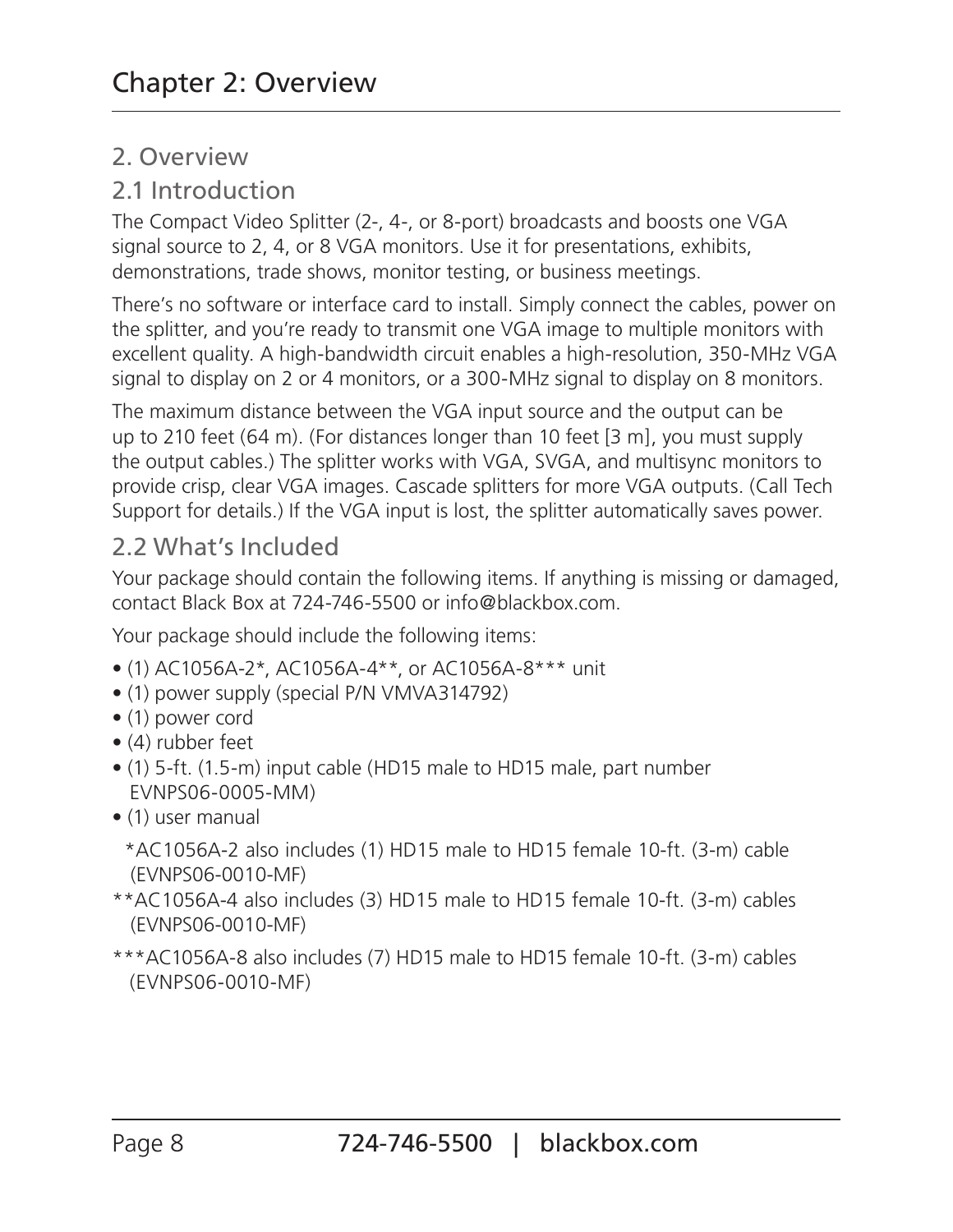## 2.3 Hardware Description

#### 2.3.1 AC1056A-2

Figures 2-1 and 2-2 show the front and back panels of the AC1056A-2. Table 2-1 describes its components.







Figure 2-2. AC1056A-2 back panel.

|  |  |  | Table 2-1. AC1056A-2 components. |
|--|--|--|----------------------------------|
|--|--|--|----------------------------------|

|   | Component                                 | Description                                                       |
|---|-------------------------------------------|-------------------------------------------------------------------|
|   | (2) HD15 connectors                       | Outputs                                                           |
|   | (1) HD15 connector                        | Input                                                             |
| З | Power LED (not shown,<br>on top of unit)  | Lights when the splitter is powered by<br>the 5-VDC power adapter |
|   | Active LED (not shown,<br>on top of unit) | Lights when there is a VGA signal at the<br>input port            |
|   | 5-VDC power connector                     | Links to a 5-VDC power adapter                                    |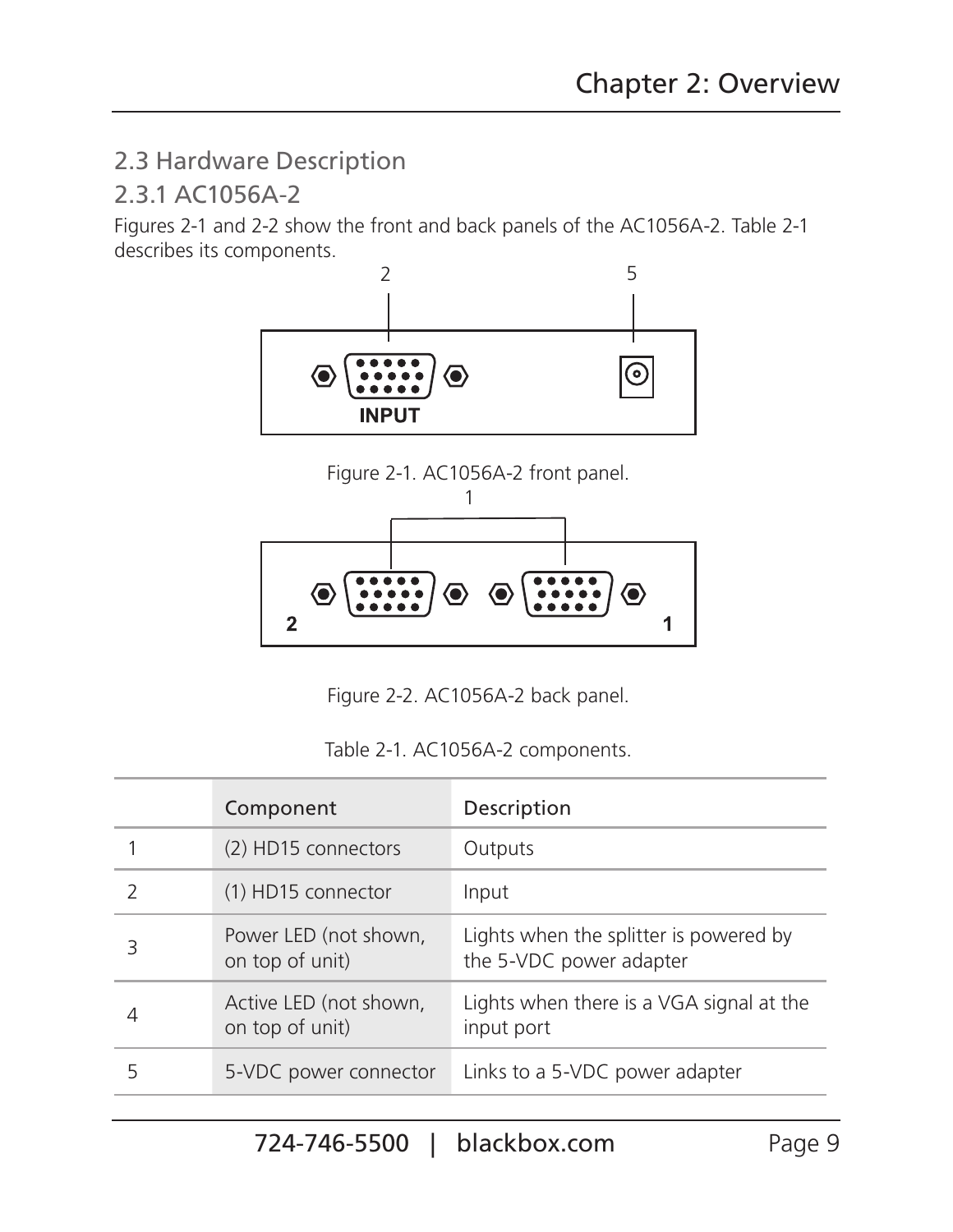#### 2.3.2 AC1056A-4

Figures 2-3 and 2-4 show the front and back panels of the AC1056A-4. Table 2-2 describes its components.



Figure 2-3. AC1056A-4 front panel.



Figure 2-4. AC1056A-4 back panel.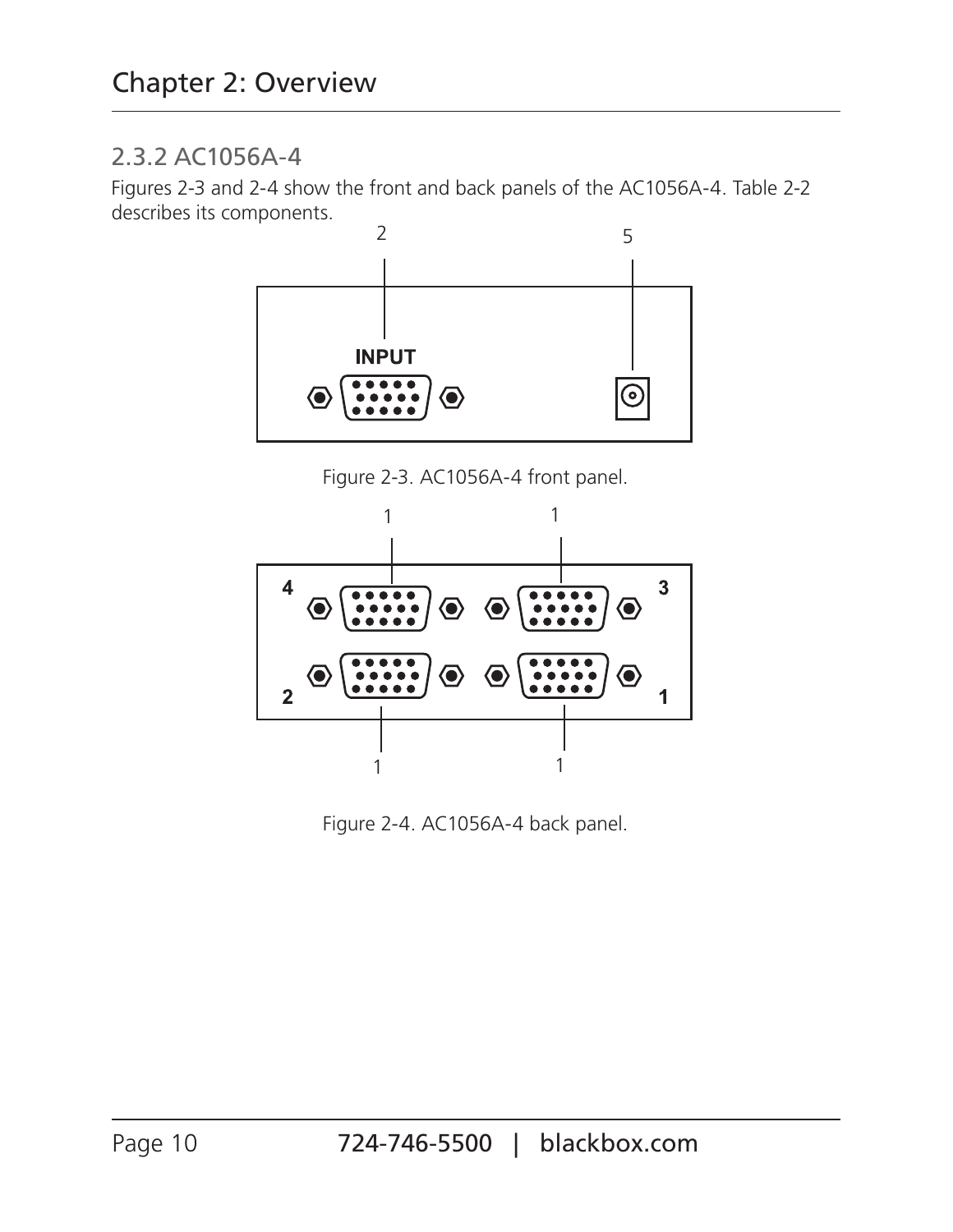|   | Component                                 | Description                                                       |
|---|-------------------------------------------|-------------------------------------------------------------------|
|   | (4) HD15 connectors                       | Outputs                                                           |
|   | (1) HD15 connector                        | Input                                                             |
| 3 | Power LED (not shown,<br>on top of unit)  | Lights when the splitter is powered by<br>the 5-VDC power adapter |
| 4 | Active LED (not shown,<br>on top of unit) | Lights when there is a VGA signal at the<br>input port            |
| 5 | 5-VDC power connector                     | Links to a 5-VDC power adapter                                    |

Table 2-2. AC1056A-4 components.

#### 2.3.3 AC1056A-8

Figures 2-5 and 2-6 show the front and back panels of the AC1056A-8. Table 2-3 describes its components.



Figure 2-5. AC1056A-8 front panel.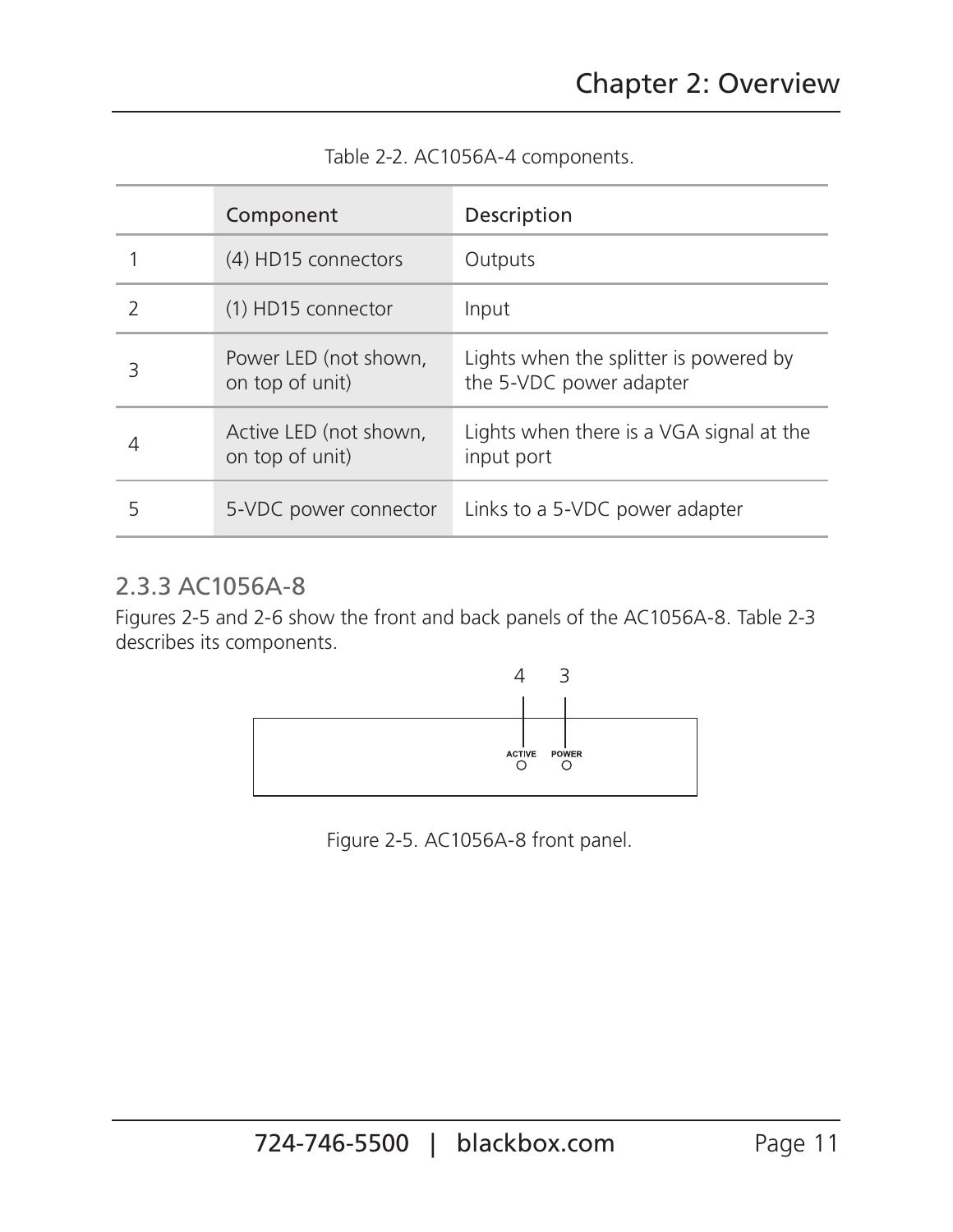

Figure 2-6 AC1056A-8 back panel.

|  | Table 2-3. AC1056A-8 components. |
|--|----------------------------------|
|  |                                  |

|   | Component                                  | Description                                                        |
|---|--------------------------------------------|--------------------------------------------------------------------|
|   | (8) HD15 connectors<br>(on back of unit)   | Outputs                                                            |
| 2 | (1) HD15 connector (on<br>back of unit)    | Input                                                              |
| З | Power LED (on front<br>of unit)            | Lights when the splitter is powered by<br>the 5-VDC power adapter. |
|   | Active LED (on front<br>of unit)           | Lights when there is a VGA signal at the<br>input port             |
| 5 | 5-VDC power connector<br>(on back of unit) | Links to a 5-VDC power adapter                                     |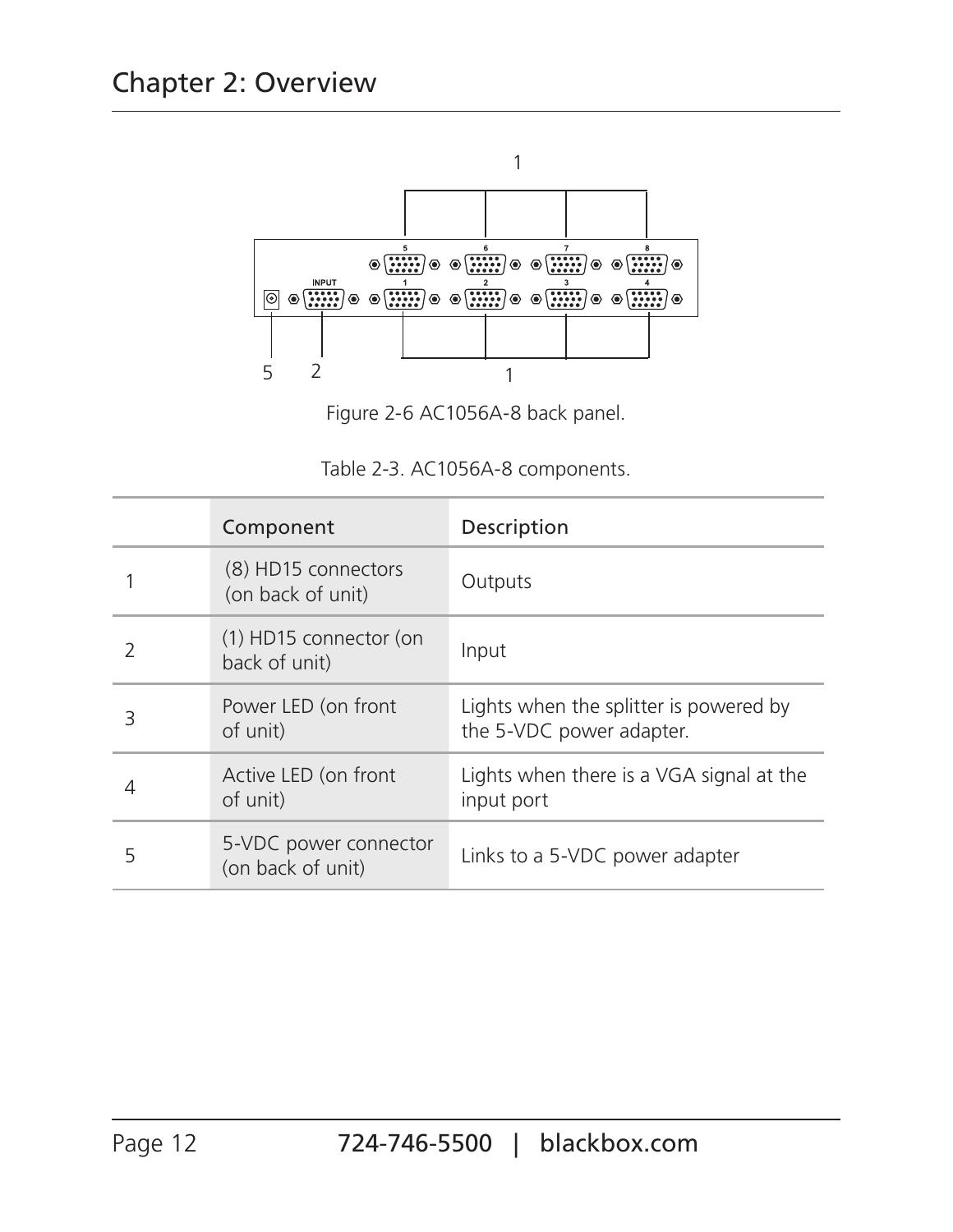- 3. Installation
- 1. For the 2-port model (AC1056A-2), you'll need two HD15 male-to-male output cables (one of these cables is included). You'll also need one input cable (included).

 For the 4-port model (AC1056A-4), you'll need four output cables (three of these cables are included) and one input cable (included).

 For the 8-port model (AC1056A-8), you'll need eight output cables (seven of these cables are included) and one input cable (included).

 Connect multiple monitors to the video splitter's output connectors as shown in Figure 3-1.

*NOTE: If you want to use the Compact Video Splitter's Display Data Channel (DDC) feature, you must have a monitor on Port 1. If you have additional monitors on other ports with higher resolutions, they will only support the resolution of the monitor on Port 1.*



VGA outputs to computers

VGA input VGA outputs to computers

Figure 3-1. Compact Video Splitter, 8-Port (AC1056A-8) connection.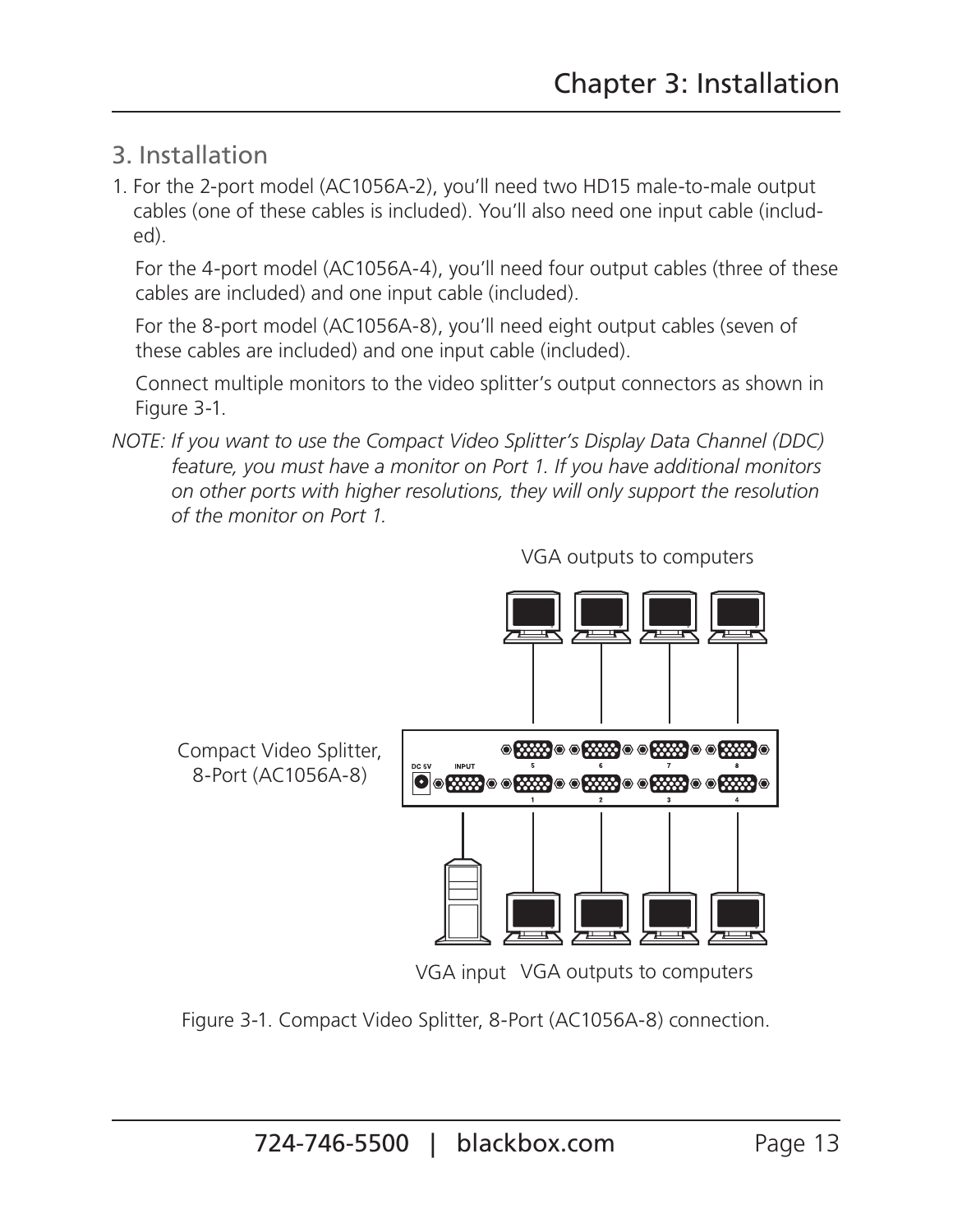- 2. You'll also need to connect the Compact Video Splitter's input connector to the VGA source. Use an HD15 male-to-male cable (included) for this connection.
- 3. Connect the included power supply cord's barrel connector to the barrel connector receptacle on the Compact Video Splitter. Then plug the other end of the power cord into an AC outlet.

#### 4. Operation

Once the Compact Video Splitter is installed, it operates unattended. The splitter has two front-panel LEDs that indicate its status at a glance.

- The Active LED lights when there is a VGA signal at the input port.
- The Power LED lights when the Compact Video Splitter is powered by the 5-VDC power adapter.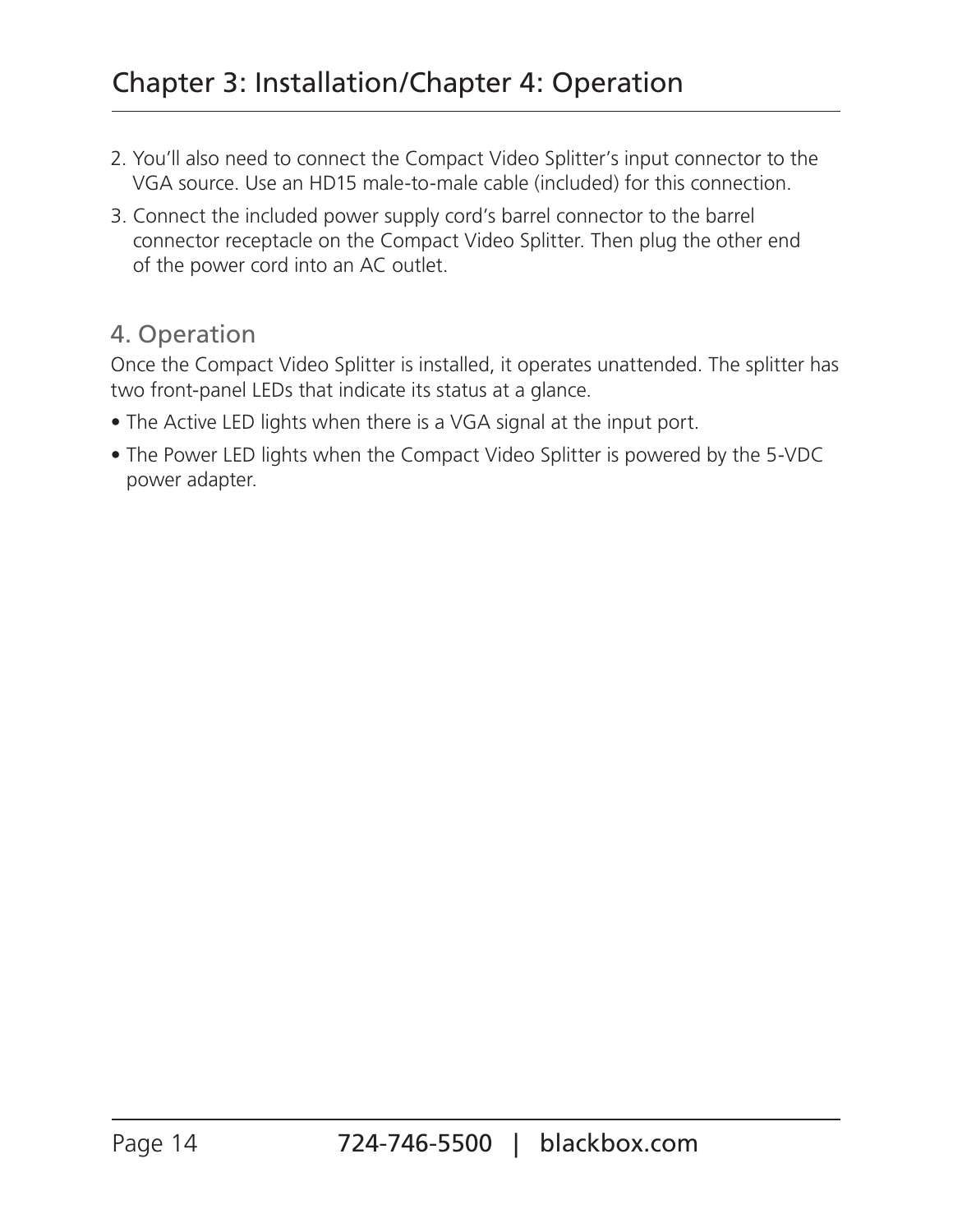# Appendix. Troubleshooting

## A.1 Contacting Black Box

If you determine that your Compact Video Splitter is malfunctioning, do not attempt to alter or repair the unit. It contains no user-serviceable parts. Contact Black Box at 724-746-5500 or info@blackbox.com.

Before you do, make a record of the history of the problem. We will be able to provide more efficient and accurate assistance if you have a complete description, including:

- the nature and duration of the problem.
- when the problem occurs.
- the components involved in the problem.
- any particular application that, when used, appears to create the problem or make it worse.

#### A.2 Shipping and Packaging

If you need to transport or ship your Compact Video Splitter:

- Package it carefully. We recommend that you use the original container.
- If you are shipping the Compact Video Splitter for repair, make sure you include everything that came in the original package. Before you ship, contact Black Box to get a Return Authorization (RA) number.